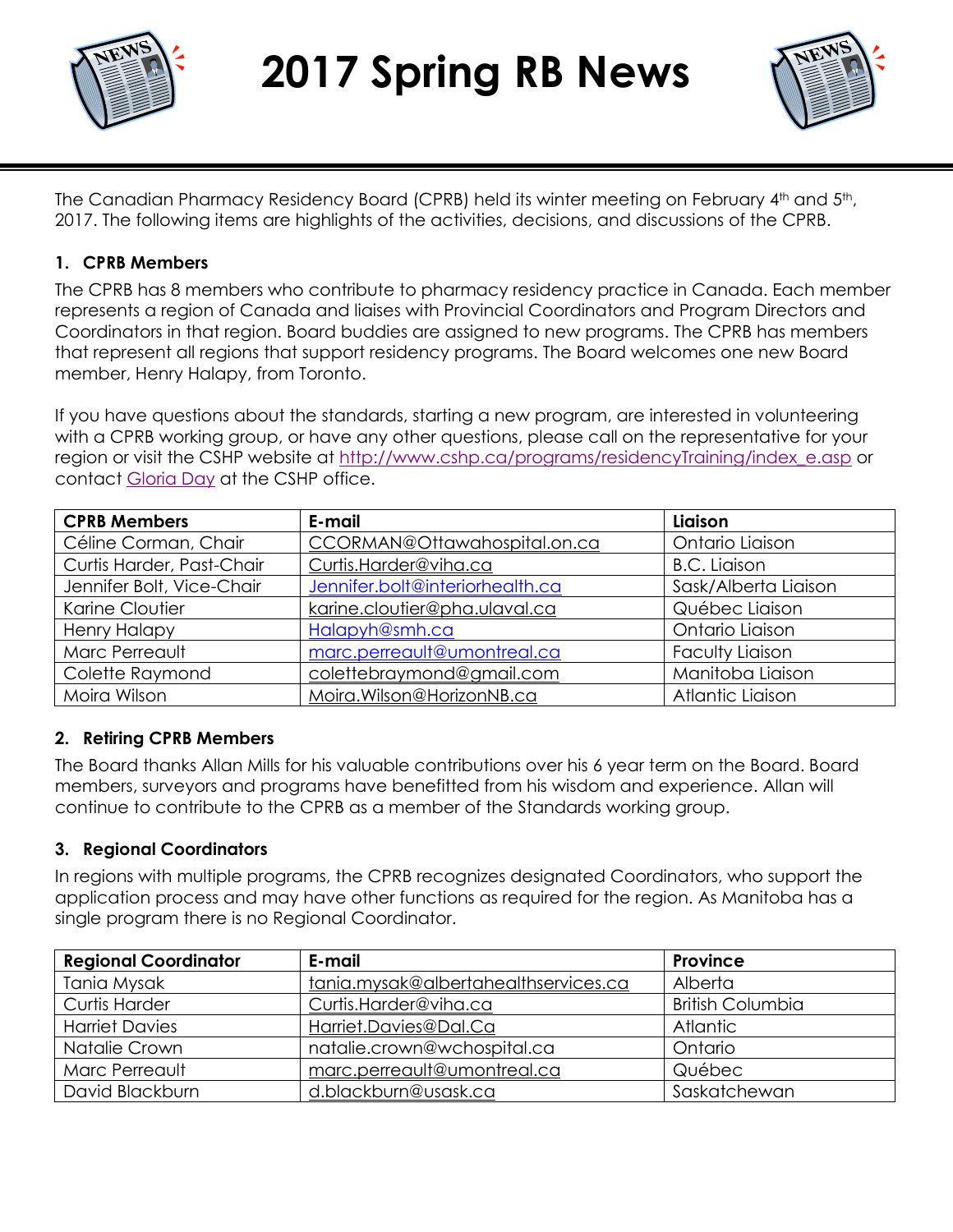# **4. Hospital Pharmacy Residency Forum of Ontario (HPRFO)**

Natalie Crown, HPRFO's chair term will be completed in April. The incoming chair in May is Venita Harris.

# **5. Accreditation Awards**

The CPRB members and surveyors completed on-site accreditation surveys at 6 programs in 2016. The members continue to learn from and with the various coordinators, residents, directors and preceptors. Congratulations to the **St. Michael's Hospital, Mount Sinai Hospital, Alberta Health Services (Cancer Control Alberta, Calgary, Edmonton and Red Deer), Kingston General Hospital, Windsor Regional Hospitals and Université Laval** on receiving accreditation.

# **6. Standards Group Update**

Over the past year, the Standards Group has completed and published the Accreditation Standards for Advanced (Year 2) Pharmacy Residencies and worked on an update to the Accreditation Standards for Pharmacy (Year 1) Residencies. Currently, the Standards Group is made up of the following volunteers: Curtis Harder (Chair), Henry Halapy, Allan Mills, Peter Loewen, Heather Kertland, Debbie Kwan, Lalitha Raman-Wilms, Nancy Sheehan and Marc Perreault.

The Accreditation Standards for Advanced (Year 2) Pharmacy Residencies were published in May 2016. The board invites any programs that are considering or currently planning the implementation of a Year 2 residency to notify the board. The board will be pleased to offer assistance in the program planning process. The draft Accreditation Standards for Pharmacy (Year 1) Residencies have been shared with programs, and stakeholder engagement has been sought both at an inperson meeting at PPC and through a webinar. The revised standards are projected to be released in the fall of 2017.

# **7. Education Group Update**

The Education Group plans and implements educational events to address identified learning needs for Canadian hospital pharmacy residency directors, coordinators, and preceptors. The Education Group consists of the following members: Jennifer Bolt (Chair), Colette Raymond, Tania Mysak, Jennifer Tseng, and Cindy Natsheh. The 2016 webinars "Rating with Rubrics" presented by Ms. Melanie Danilak and "Preserving Resident Rotation Quality in the Setting of Entry to Practice PharmD" presented by Ms. Karen Cameron were well attended and received positive feedback. Next up will be a spring webinar presented by Ms. Barb Evans (Residency Coordinator for the Saskatoon Health Region) on longitudinal competency assessment. Webinars are recorded and stored on the CSHP website. Links and handouts are available on the CSHP website at [http://www.cshp.ca/programs/residencyTraining/index\\_e.asp](http://www.cshp.ca/programs/residencyTraining/index_e.asp)

Suggestions for webinar topics are always welcome. Please let us know about topics that you would like to hear about, as well as successful topics that you have delivered within your program – email [jennifer.bolt@interiorhealth.ca](mailto:jennifer.bolt@interiorhealth.ca) with your ideas.

# **8. Surveyors Group Update**

The Surveyors Group consists of the following members: Moira Wilson (Chair), Céline Corman, Danette Beechinor, Cathy Burger, Christine Landry, Karine Cloutier, Leslie Manuel, Bill Wilson and Barb Evans. The group continues to meet on a quarterly basis via teleconference. Over the past year, the Surveyors Group has participated in numerous surveys and new members have undergone surveyor training. The survey group has planned the integration of the now available 6 year accreditation term for exemplary programs into the existing survey schedule. The surveyors group is working on development of survey materials for Advanced (Year 2) Residency programs.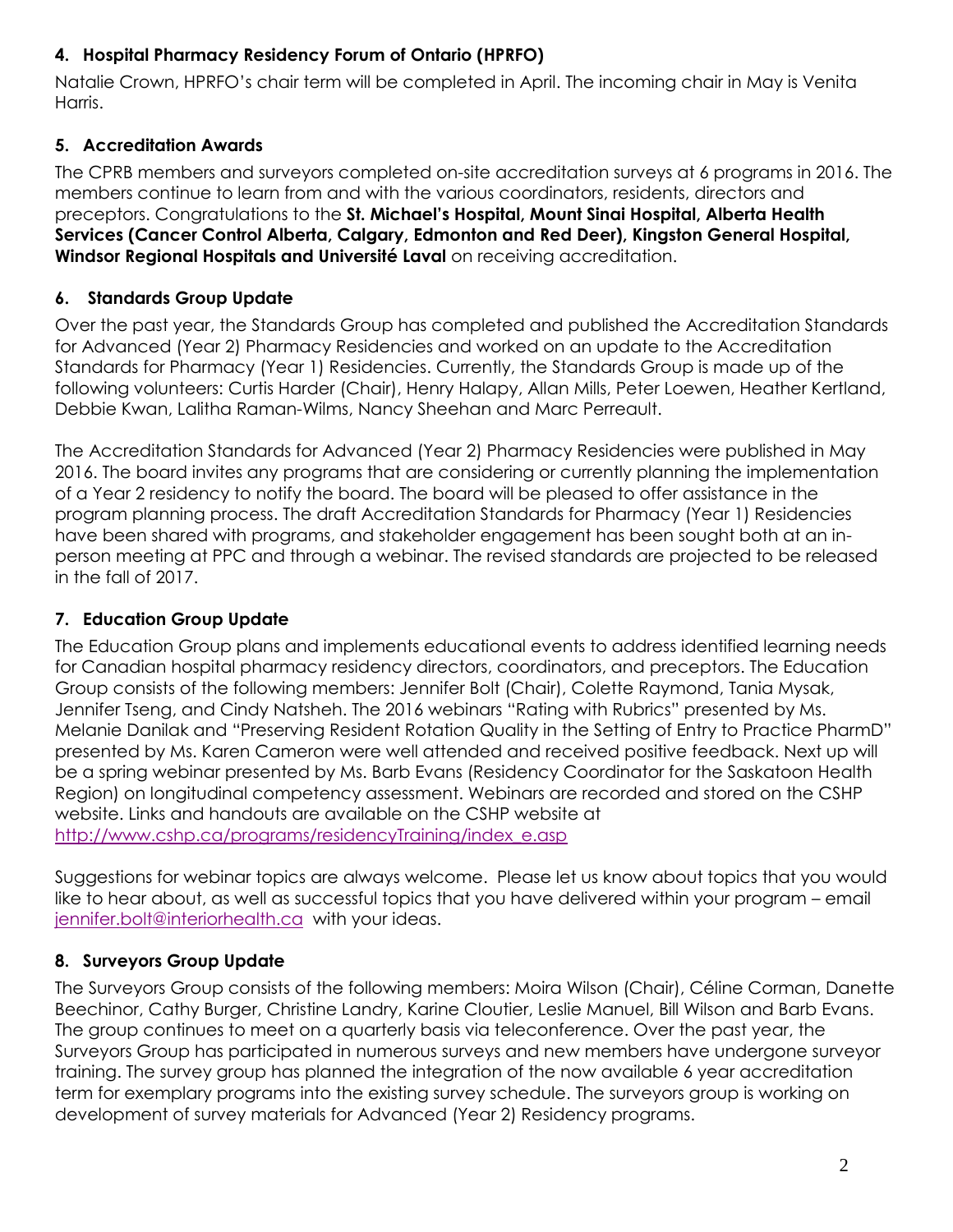# **9. Resident Recruitment for 2017-18**

The Residency Matching Service (RMS) was used to successfully match 111 residents to programs for the 2017-2018 year. Applications to residency programs continue to be competitive. The chart below provides the RMS statistics for the last two years.

| Year      | <b>Accredited</b><br>programs<br>registered | Non-<br>accredited<br>programs<br>registered | Registered<br>candidates | <b>Unmatched</b><br>candidates | <b>Positions</b><br>available | <b>Positions</b><br>filled |
|-----------|---------------------------------------------|----------------------------------------------|--------------------------|--------------------------------|-------------------------------|----------------------------|
| 2016-2017 | 26                                          |                                              | 328                      | 223                            | 108                           | 107                        |
| 2017-2018 | 26                                          |                                              | 327                      | 216                            |                               |                            |

## **10. 2018-2019 Pharmacy Residency Application and Matching Service (PRAMS) dates to remember**

For the 2018-19 recruitment years, the PRAMS deadlines are:

- $\bullet$  October 16<sup>th</sup> 2017 Programs must update/revise online program information
- $\bullet$  October 16<sup>th</sup> 2017 Applicant Deadline to apply to programs.
- January 8<sup>th</sup> 2018 Ranking by applicants and programs close at 5 p.m. EST
- $\bullet$  January 15<sup>th</sup> 2018 Match results will be available

### **11. Leading Practices for Residency Programs**

Programs are invited to submit leading practices that can be shared with others across Canada. Leading practices are examples of how programs have implemented rotations, evaluations, or program planning to meet the Accreditation Standards. Previously accepted leading practices are maintained at [http://www.cshp.ca/programs/residencyTraining/programsinfo\\_e.asp](http://www.cshp.ca/programs/residencyTraining/programsinfo_e.asp) for your reference.

### **12. Canadian College of Clinical Pharmacy Grant**

The Canadian College of Clinical Pharmacy (CCCP) has provided significant direction to the profession of clinical pharmacy in Canada. Unfortunately, 2016 saw the sunsetting of this organization. CCCP has bestowed a financial grant upon CPRB, which the Board plans to utilize for initiatives that will benefit residency training and programs.

### **13. New Residency Programs**

The board has received notification of two new residency programs that will be starting in 2017 and 2018. We welcome Izaak Walton Killam (IWK), Nova Scotia and The Centre for Family Medicine Family Health Team (Ambulatory Care) - University of Waterloo, Ontario programs.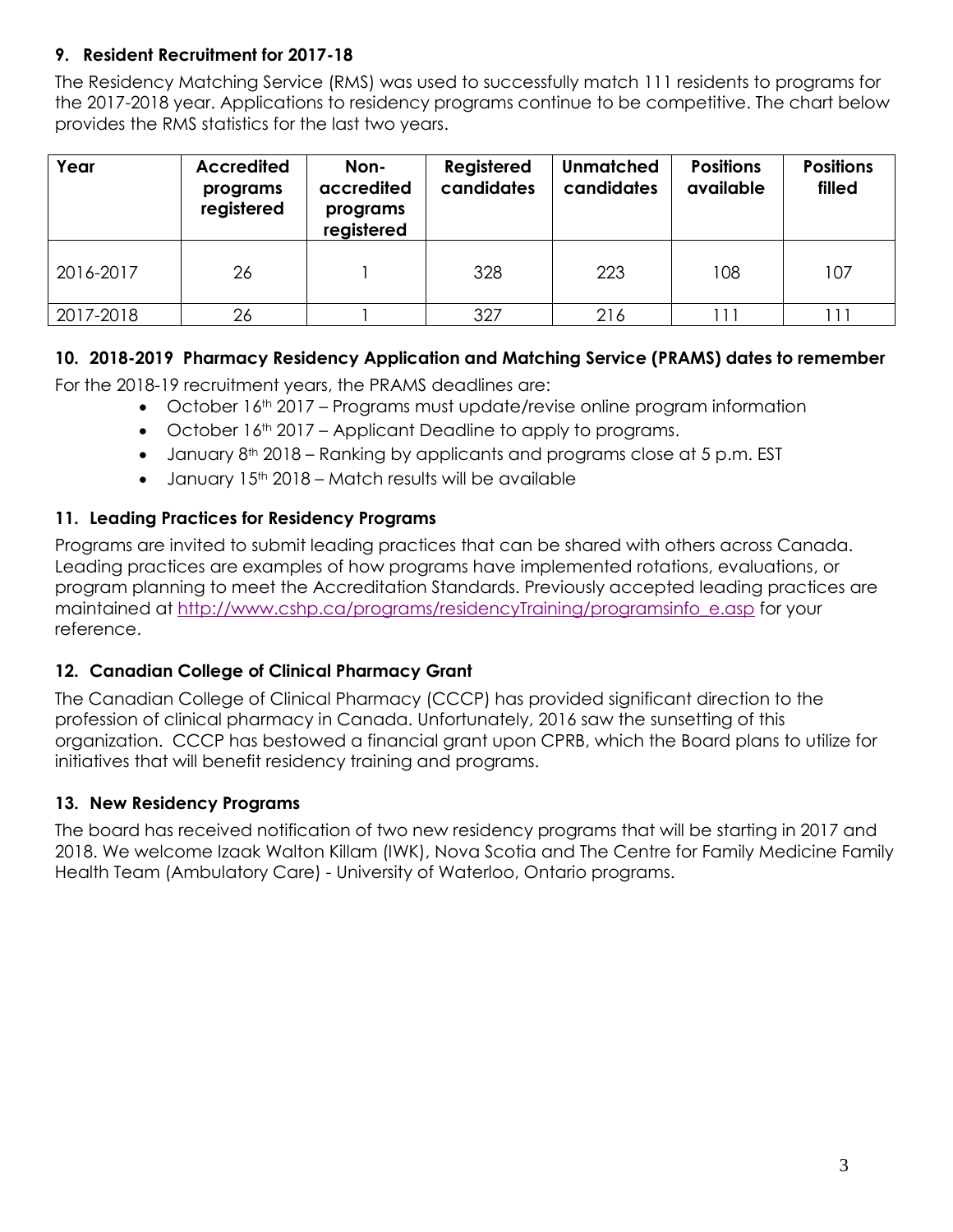

#### **14. You Asked Us**

#### **How long after release of the updated Accreditation Standards for Pharmacy (Year 1) Residencies do programs have to implement the changes?**

Programs are permitted one year after the release of updated standards to implement any required changes. This means, if the standards update is released in fall of 2017, programs surveyed in fall 2018 will be expected to have implemented changes.

#### **How are the fees assessed for new programs?**

New programs will be expected to pay a fee for use of the residency matching service for their first use of the program to support the first intake of residents. Subsequent to this, programs will be billed the yearly program fee starting in the calendar year of their first resident(s) enrollment.

#### **15. What is CPRB working on?**

#### **6 Year Accreditation Term**

CPRB has added a new accreditation term of 6 years. The 4 year accreditation term will continue to be granted to programs that demonstrate compliance with the majority of CPRB Standards while the 6 year term will be granted for programs that demonstrate exemplary compliance with minimal to no recommendations.

#### **Pharmacy Residency Application Matching Service (PRAMS) Process**

CPRB continues to work toward a unified national application process and updated residency matching service. The new service will include a single application for all programs across Canada and all application documents will be uploaded to a single electronic system. As well, updates will be done to further streamline the matching service process. The new unified application and updated matching service is projected to be completed this year and will be implemented for matching for the 2018-2019 intake year. Programs were sent a request for final review of the national application process documents earlier this spring.

#### **16. Professional Development Week (PDW)**

PDW was held in Winnipeg from January 4-7 2017. CSHP/CPRB displayed a booth at PDW and answered questions from students who stopped to hear about the benefits of residency training and how to apply. Thank you to Alfred Gin for representing CPRB. The next PDW will be held in Edmonton, Alberta in 2018.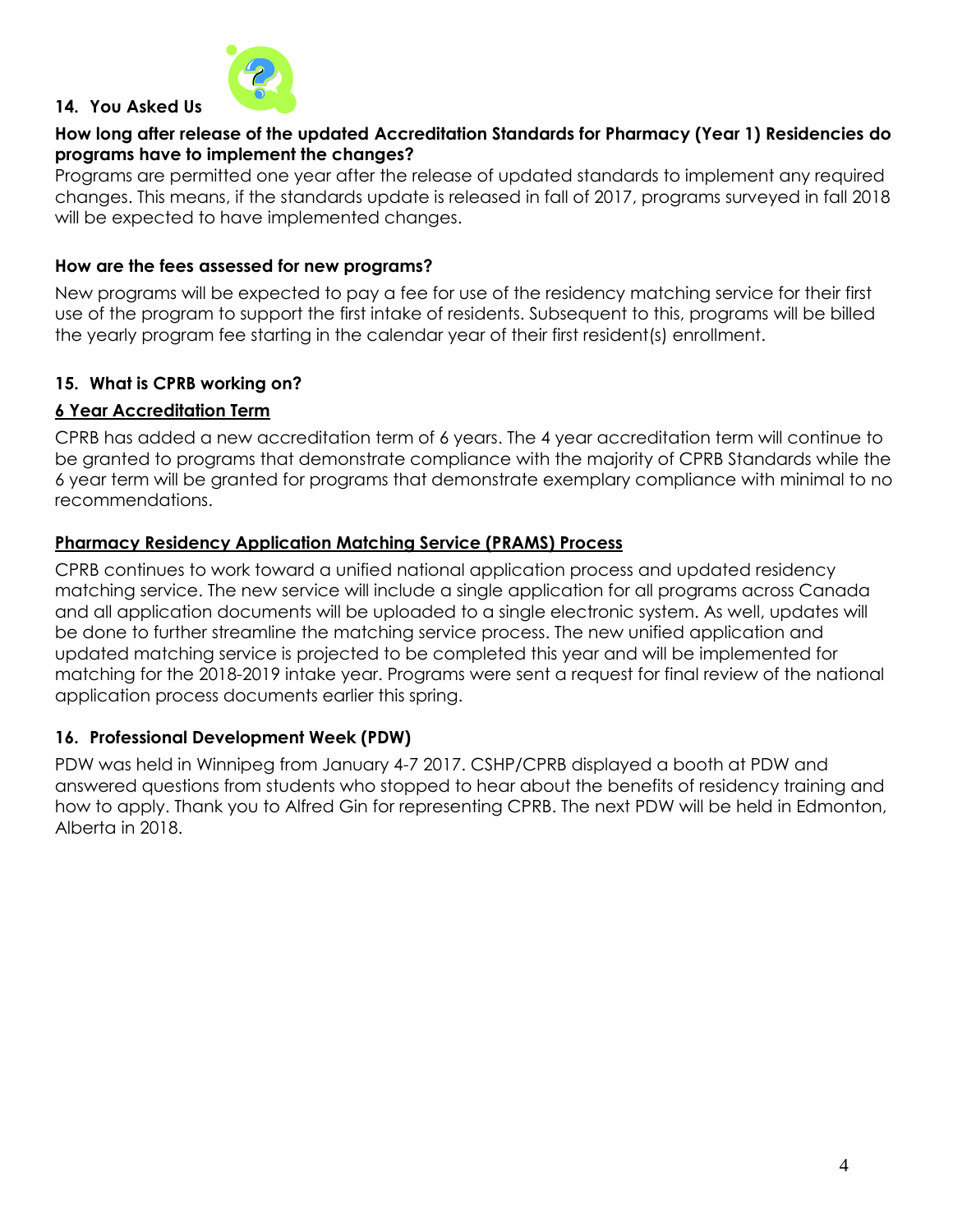# **17. Student and Resident Networking Event**

The CPRB hosted a Student and Resident Networking Event at the CSHP Professional Practice Conference on February 4, 2017. This event was very successful with 38 residents, 47 students, and 27 volunteer practitioners in attendance. Thank you to Fresenius Kabi Canada Ltd. for sponsoring the event and to the volunteer practitioners that made this event so successful. The Networking Event will continue each year at the CSHP PPC conference.



#### **Volunteer Practitioners**

| Kelly Babcock    | Douglas Doucette     | <b>Henry Halapy</b>     | Sherry Lalli            | Myrella Roy  |
|------------------|----------------------|-------------------------|-------------------------|--------------|
| Arden Barry      | Céline Corman        | Elnaz Haddadi           | <b>Melanie MacInnis</b> | Sean Spina   |
| Mario Bédard     | Zack Dumont          | <b>Curtis Harder</b>    | Allan Mills             | Moira Wilson |
| Jennifer Bolt    | Mark Duffett         | Venita Harris           | <b>Glen Pearson</b>     |              |
| Veronique Briggs | Nadia Facca          | Ryan Itterman           | Marc Perreault          |              |
| Karine Cloutier  | <b>Patrick Fitch</b> | <b>Heather Kertland</b> | Lauza Saulnier          |              |

and